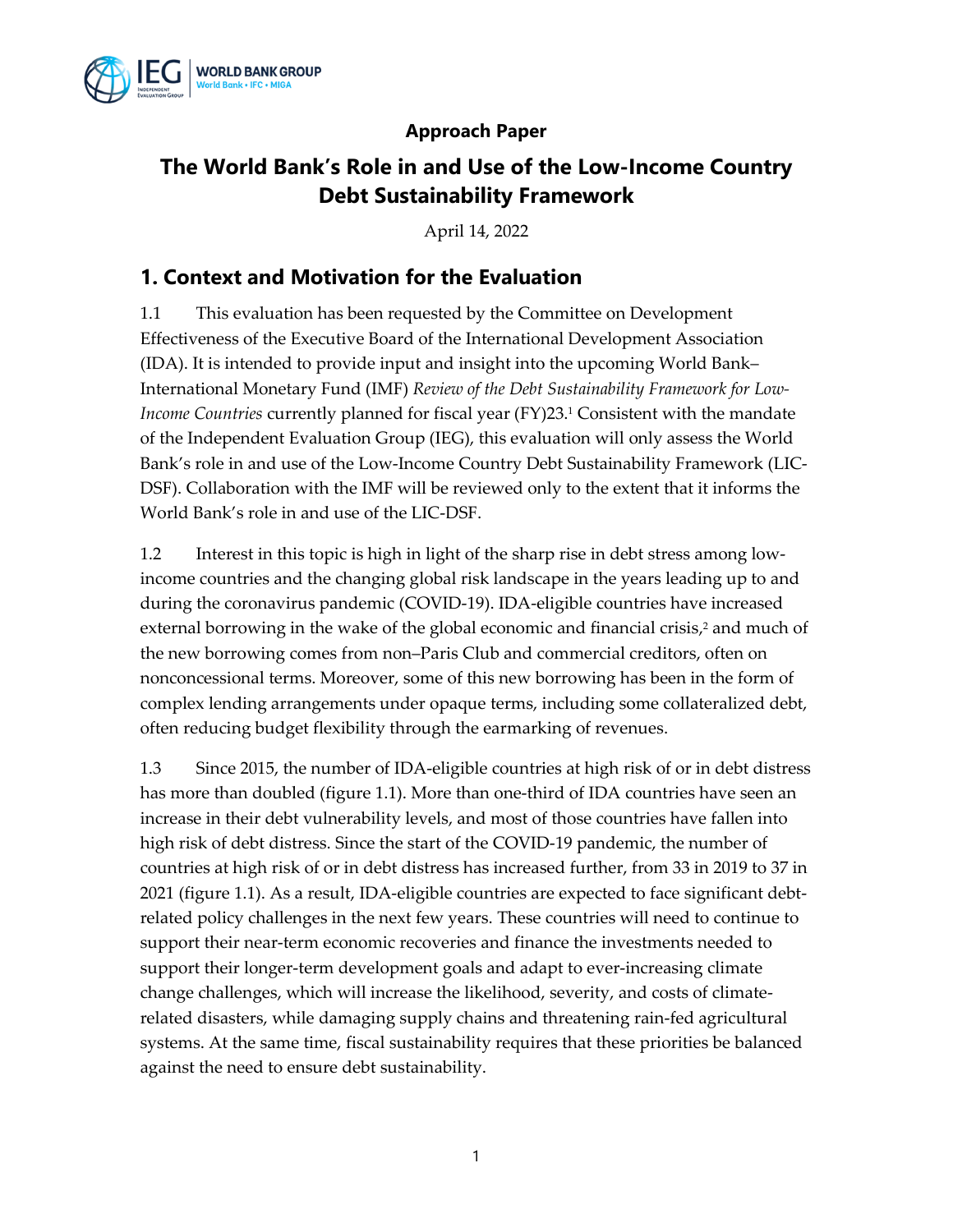

**Figure 1.1. Evolution of Debt Distress in IDA-Eligible Countries, 2012–21**

*Sources:* World Bank 2020b; International Monetary Fund Debt Sustainability Analysis database. *Note:* IDA = International Development Association.

1.4 As the key instrument to assess the debt sustainability of IDA-eligible countries, the LIC-DSF is intended to guide the World Bank's advice and support to these countries. It also provides an important signal to private sector creditors and investors. In light of weakening debt sustainability indicators and the forthcoming review of the joint framework, an evaluation of the World Bank's contribution to and use of the LIC-DSF is both timely and important.

#### **2. The Low-Income Country Debt Sustainability Framework**

2.1 Introduced in 2005 and most recently updated in 2017, the joint World Bank–IMF LIC-DSF has been a cornerstone of debt sustainability analyses in IDA-eligible countries. The framework classifies countries based on their assessed debt-carrying capacity, estimates threshold levels for selected debt burden indicators, evaluates baseline projections and stress test scenarios relative to these thresholds, and then combines indicative rules and staff judgment to assign ratings for the risk of debt distress.

2.2 The most recent [\(2017\) review of the LIC-DSF](https://documents.worldbank.org/en/publication/documents-reports/documentdetail/823731506617907804/review-of-the-debt-sustainability-framework-for-low-income-countries-proposed-reforms) maintained the basic structure of the DSF but with some modifications.<sup>3</sup> These reforms were designed to make the framework comprehensive, more transparent, and simpler to use, while enabling the DSF to better capture risks of debt distress (figure 2.1). As a result of the review, World Bank and IMF management (i) introduced realism tools; (ii) transitioned to a composite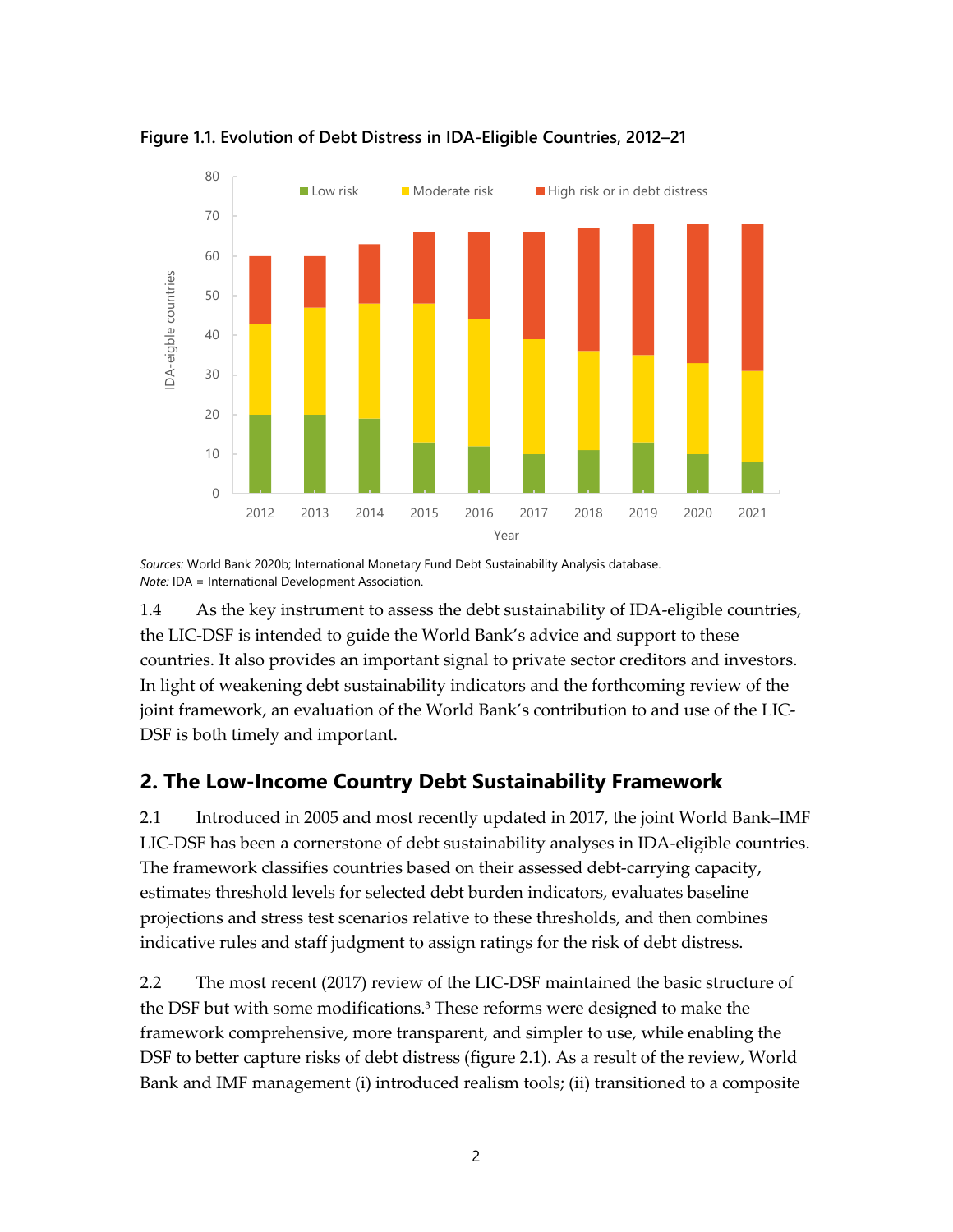measure for debt-carrying capacity; (iii) improved the identification of debt distress episodes; (iv) introduced tailored scenario tests; (v) simplified debt indicators, thresholds, and standardized tests; (vi) expanded the assessment of risks; and (vii) enhanced guidance for the application of staff judgment.





\* New features

*Source:* International Development Association and International Monetary Fund 2017b. *Note:* CPIA = Country Policy and Institutional Assessment

## **3. The World Bank's Role in the Low-Income Country Debt Sustainability Framework**

3.1 The LIC-DSF guidance note describes the process for producing a Debt Sustainability Analysis (DSA) for a LIC (IDA and IMF 2017b). All LIC-DSAs should be produced jointly by IMF and World Bank staff. All DSAs are expected to be submitted to both the IMF and IDA Executive Boards, either for discussion or for information. A full LIC-DSA should be produced at least once every calendar year. For the World Bank, an annually produced DSA is needed to determine the IDA credit-grant allocation and to inform the Sustainable Development Finance Policy (SDFP). 4

3.2 A jointly produced guidance note specifies how IMF and World Bank staff are to coordinate in producing DSAs, based on their respective areas of expertise. According to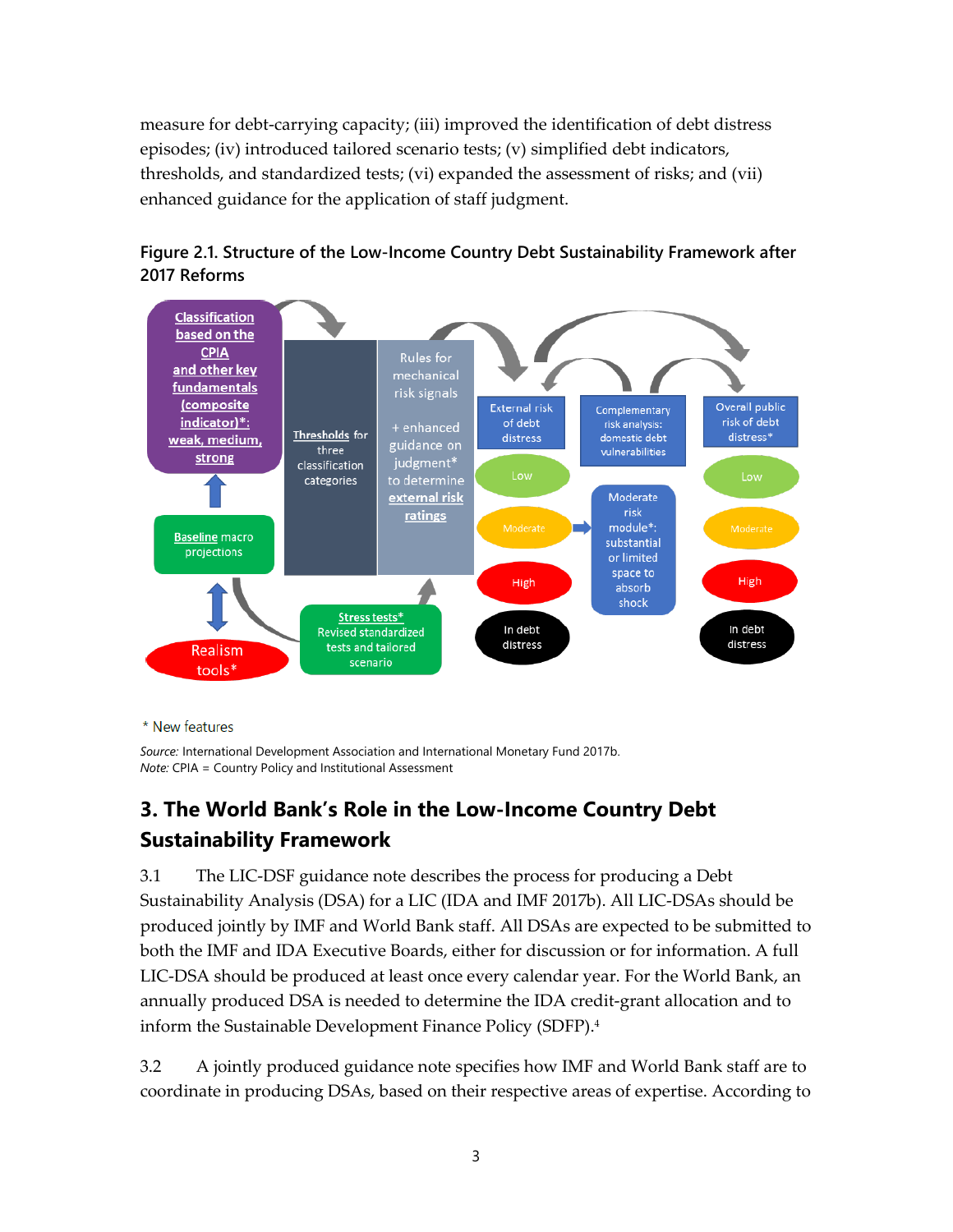the note, the IMF "generally" takes the lead on medium-term macroeconomic projections (three to five years), and the World Bank takes the lead on longer-term growth prospects, and when required, on assessing the investment-growth relationship. World Bank and IMF staff should agree on the broad parameters and projections of the DSA, including growth and new borrowing, before producing the DSA draft. In the case of large deviations among the IMF and World Bank projections, staff use an agreed dispute resolution mechanism.

3.3 The World Bank's procedures for participating in the preparation and approval of the LIC-DSAs were adjusted in April 2021. The updated accountability and decisionmaking guidelines clarified the respective roles of World Bank staff and management in the preparation of DSAs and the corporate review process as it relates to coordination with the IMF. The revisions established a more formal structure for DSA preparation, approval, and clearance within the World Bank.

# **4. How the World Bank Uses the Output of the Low-Income Country Debt Sustainability Framework**

4.1 The output of the LIC-DSF plays an important role in several World Bank corporate financing and policy decisions. This includes the SDFP, the IDA grant allocation framework for performance-based allocations, and access to IDA special windows. It also informs World Bank–supported country strategies and decisions on the nature and composition of World Bank lending and nonlending support to client countries, including for development policy financing

4.2 Debt risk ratings produced by the LIC-DSF play a key role in the IDA resource allocation decisions at the country level. The risk of external debt distress assessed by the LIC-DSF contributes to decisions on the following:

- Grant provisioning to IDA-only countries, where countries at low risk of debt distress receive 100 percent credit, those at moderate risk received 50 percent credit and 50 percent grants, and those at high risk or in debt distress receive 100 percent grants.
- Access to the IDA Scale-Up Window, which is restricted to countries at low or moderate risk of external debt distress.
- Access to the Window for Host Communities and Refugees, which provides 100 percent grant financing for countries at high risk of debt distress. Those at low or moderate risk of debt distress receive 50 percent of this financing as grants and 50 percent as concessional credit.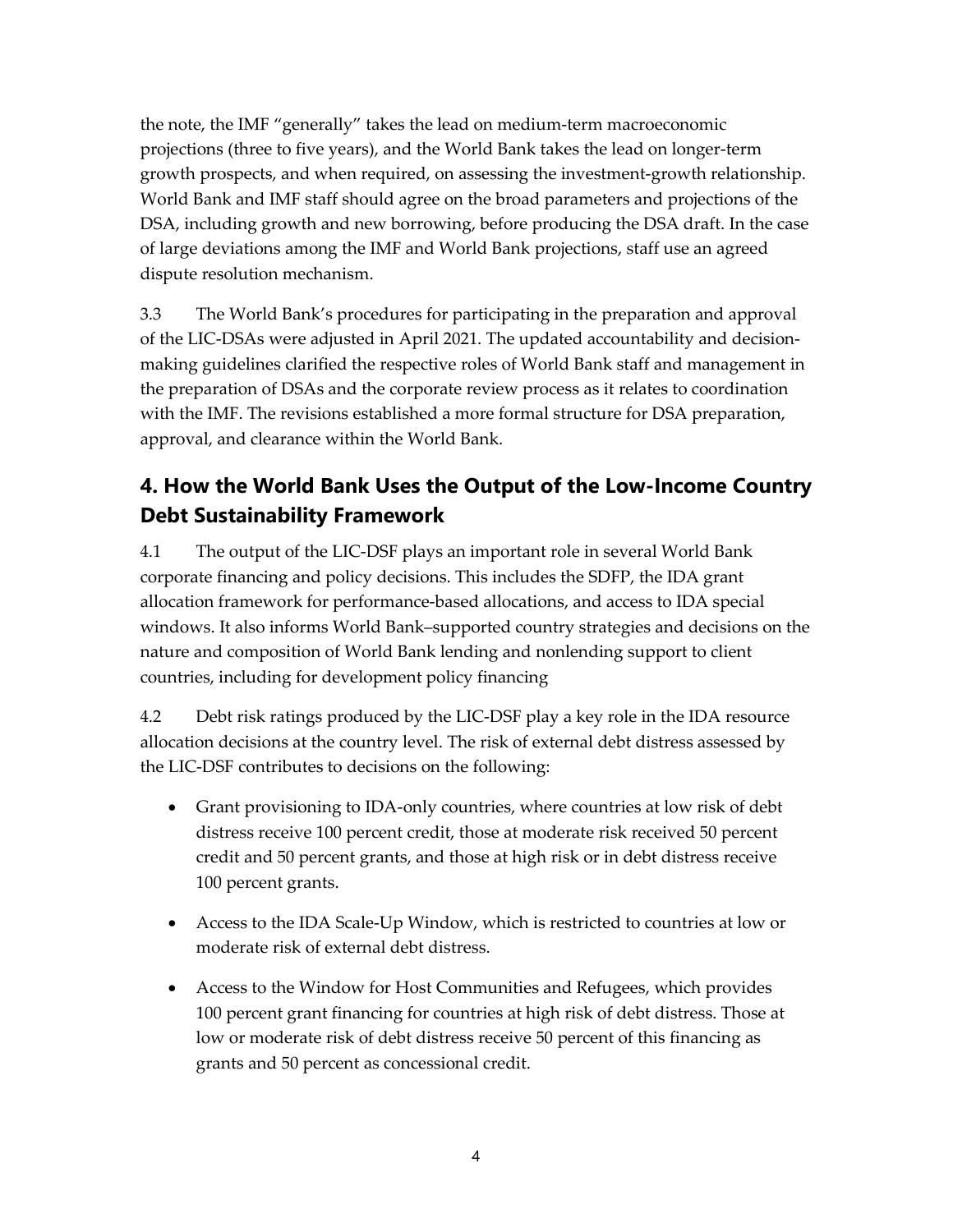- The Country Policy and Institutional Assessment (CPIA), where the debt risk rating informs the Debt Policy and Management score, thereby affecting the size of a country's performance-based allocation from IDA resources.
- The content of lending and nonlending support in the context of a Country Partnership Framework.

4.3 LIC-DSF risk ratings also play an important role in the SDFP. The SDFP aims to incentivize IDA-eligible countries to move toward transparent, sustainable financing and to promote coordination between IDA and other creditors in support of these countries' efforts to address their debt-related vulnerabilities. As part of the SDFP, the Debt Sustainability Enhancement Program enhances incentives for countries to move toward transparent and sustainable borrowing and investment practices. LIC-DSF countries rated at moderate or high risk of or experiencing external debt distress are required to prepare Policy and Performance Actions each year. If countries do not achieve these actions, the LIC-DSF debt stress rating determines the size of the subsequent set-aside of their IDA allocation**.** For countries at high risk of or already experiencing external debt distress, the amount is 20 percent of the country's annual country allocation; it is 10 percent for countries at moderate risk of external debt distress or for those at low risk that are required to prepare Policy and Performance Actions.

## **5. Evaluation Purpose, Scope, and Audience**

5.1 This evaluation seeks to assess how the World Bank contributes to the LIC-DSF, how it uses LIC-DSF output in various corporate and country-level decisions, and how it can better leverage the LIC-DSF to address debt vulnerabilities in LICs (figure 5.1). In doing so, it will seek to identify opportunities for the World Bank to strengthen its role in the preparation and use of the LIC-DSF in a changing global context and to highlight potentially important questions that may need to be addressed in the upcoming joint review, including the extent to which the LIC-DSF meets IDA's needs in serving its clients. Recommendations from this evaluation will focus on aspects of the LIC-DSF that are within the World Bank's ability to change or influence.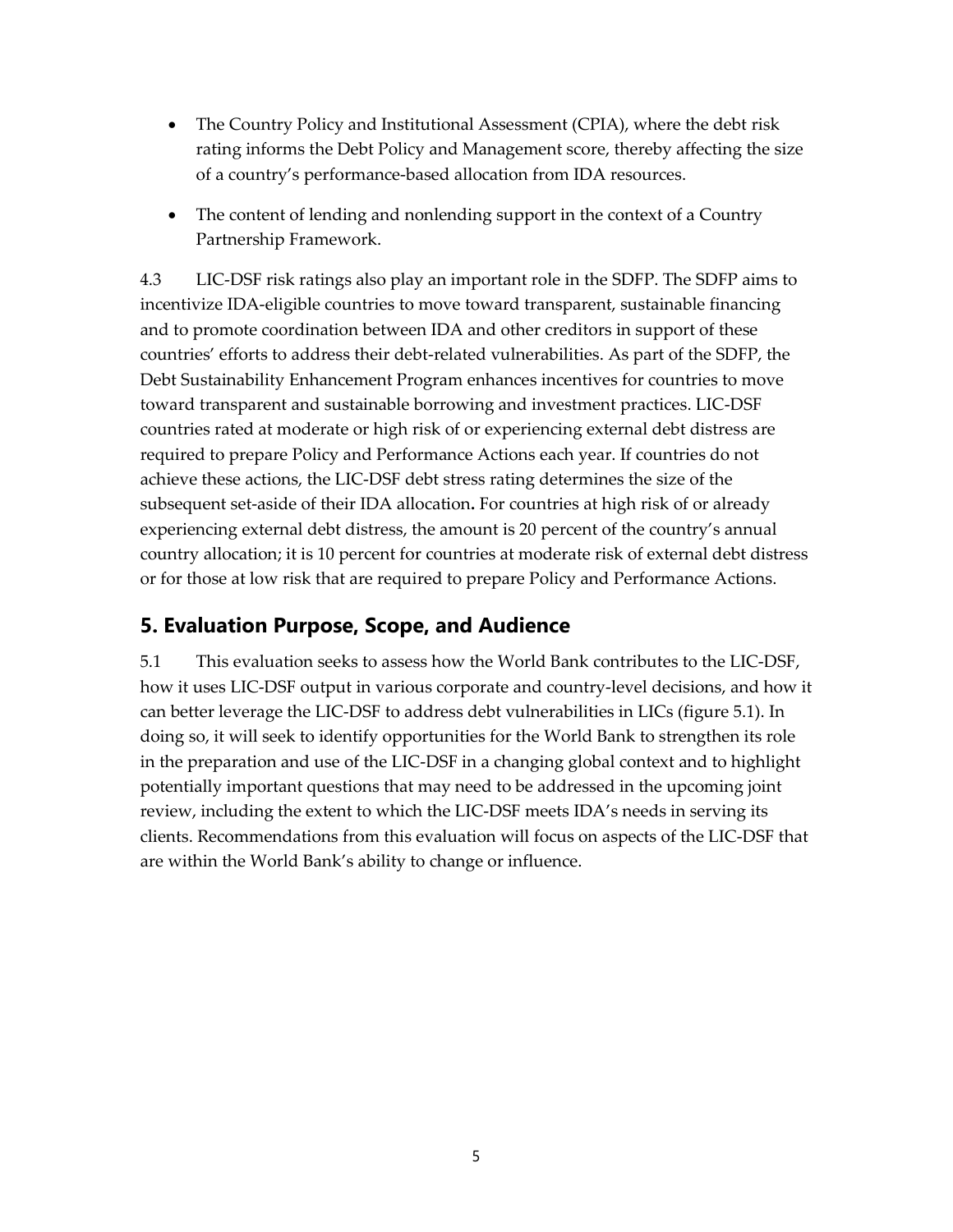**Figure 5.1. The World Bank's Role in and Use of the 2017 Low-Income Country Debt Sustainability Framework: An Evaluation**



*Source:* Independent Evaluation Group.

*Note:* Shaded boxes indicate aspects that are out of scope for this evaluation. ASA = advisory services and analytics; DRS = Debtor Reporting System; DSEP = Debt Sustainability Enhancement Program; IDA = International Development Association; IMF = International Monetary Fund; LIC-DSF = Low-Income Country Debt Sustainability Framework; PBA = performance-based allocations; PPA = Policy and Performance Actions; SDFP = Sustainable Development Financing Policy; SOE = state-owned enterprise.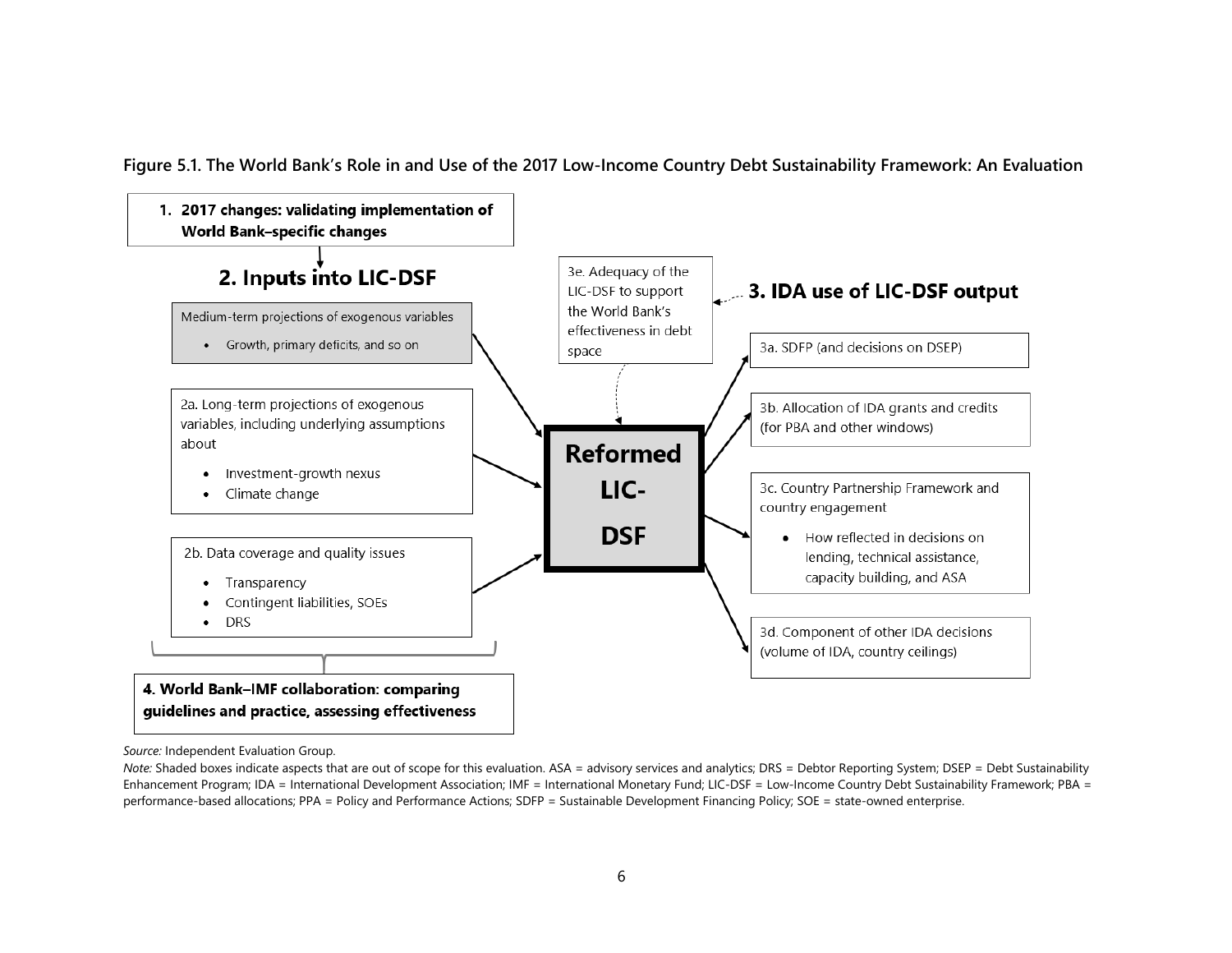5.2 The scope of the evaluation will be carefully calibrated to focus on inputs into the LIC-DSF that the World Bank is either solely responsible for or that it leads the provision of and on how the World Bank uses the consequent outputs. The structure of the underlying LIC-DSF model and assumptions therein (thresholds, interest rates, and so on)—which is a joint IMF–World Bank product—will not be assessed because this would require a broader scope and timeline and is already set to be carried out in the upcoming joint review. As such, this evaluation should be seen as a possible input to rather than a substitute for the scheduled joint evaluation. Similarly, as the guidance note indicates that the IMF generally takes the lead on key variables in medium-term projections, these will not be in scope. However, agreed guidance on the use of the LIC-DSF indicates that the World Bank leads in providing long-term projections for the model, and therefore the content and preparation of these projections is in scope. This includes how these projections reflect assumptions about climate change's impact on growth and the investment-growth nexus and how debt data quality and coverage issues affect these projections.<sup>5</sup> In addition, the evaluation will focus on the World Bank's use of the LIC-DSF in corporate decisions—notably for the SDFP and IDA grant allocation process—and to inform country engagement and policy advice, including lending, technical assistance, capacity building, and analytical work. Although the evaluation will largely focus on the period after the 2017 reforms were adopted, it may include some comparison with data and analyses from before 2017.

5.3 The main audience for this evaluation is the IDA Board of Executive Directors and World Bank management. It may also be of interest to borrowing governments of low-income countries and multilateral, bilateral, and private sector creditors.

#### **6. Evaluation Questions and Methods**

6.1 Consistent with IEG's mandate, the evaluation will focus on areas of relevance to the World Bank's role in and use of the LIC-DSF and will be guided by the following evaluation questions:

- How well has the World Bank implemented the relevant changes to the LIC-DSF, adopted in the 2017 reform?<sup>6</sup> Have these changes resulted in a framework that effectively meets the needs of IDA in its support to IDA-eligible countries?
- To what extent are inputs into the LIC-DSF for which the World Bank is responsible coherent and based on sound country-specific analytics and diagnostics? Do they adequately capture the impact of expected long-term developments (for example, climate change and its expected impact on growth)?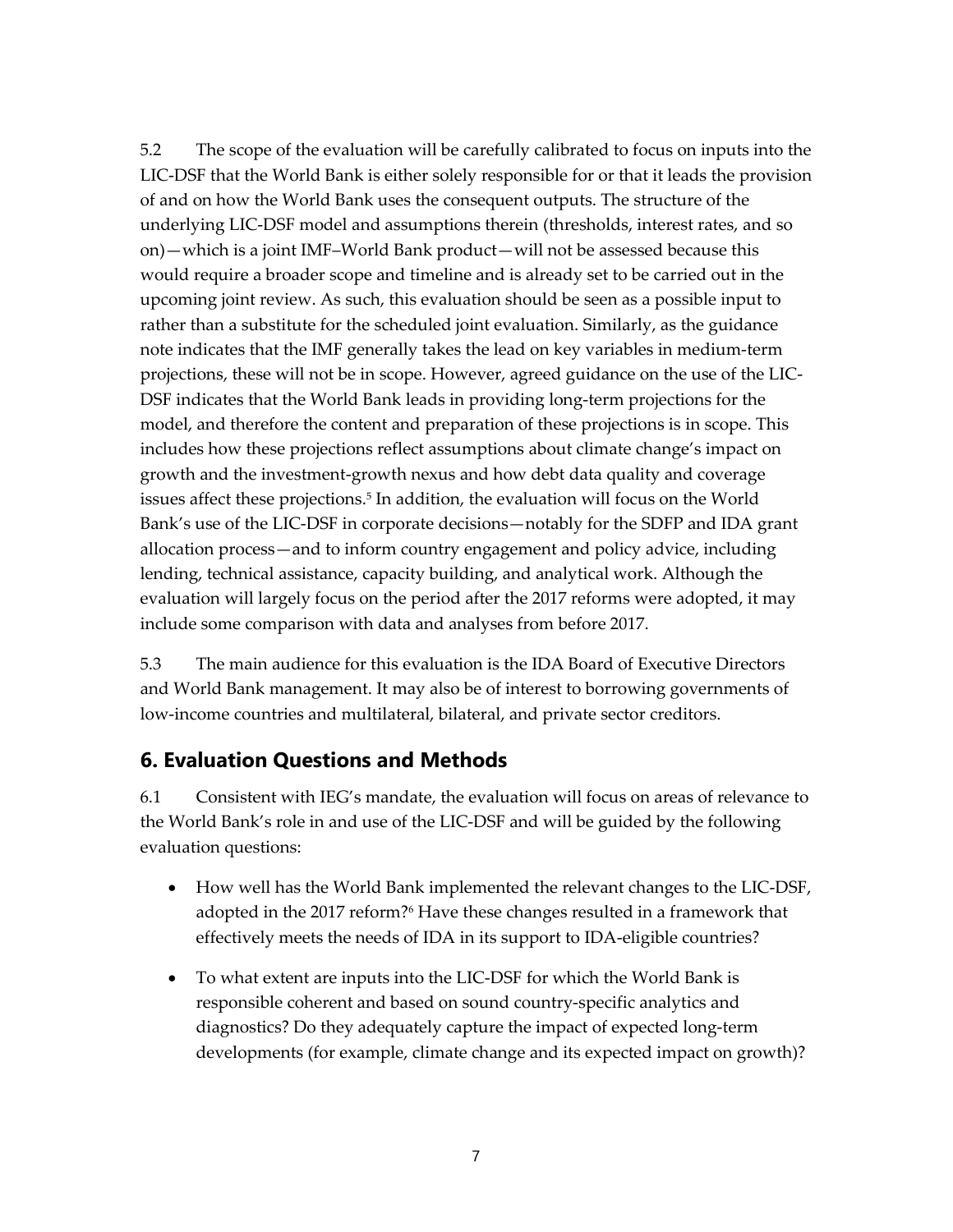- o This section will include an assessment of assumptions underpinning the investment-growth nexus, the expected impact of climate change over the longer term, and how IDA lending projections are incorporated into the DSA. Given the considerable impact of climate change on small island economies in particular, the evaluation will undertake a focused assessment of how climate change is reflected in DSAs for these economies.
- How well does the World Bank consider data quality, coverage, and transparency in its use of the LIC-DSF, particularly in light of rapidly changing global risk dynamics? This question will have two parts:
	- o To what extent do country-specific LIC-DSAs include an adequate assessment of the quality and coverage of the data used, and how does that assessment influence World Bank staff's use of the resulting DSA output on the level of debt stress?
	- o What progress has the World Bank made in improving the quality, transparency, and coverage of debt data used in the LIC-DSF, including with respect to contingent liabilities and state-owned enterprises?
- How have the World Bank's strategic and operational decisions and policies, both institutionally and at the country level, been influenced by LIC-DSAs prepared over the past decade? How have rapidly changing debt risks and increasing climate risks affected the adequacy of the LIC-DSF to support the World Bank's work in the debt space?
- Is World Bank–IMF collaboration on the LIC-DSF consistent with the agreed guidelines? How well have the guidelines on collaboration worked in supporting the objectives of the LIC-DSF?

6.2 The evaluation will rely on various methods. It will review relevant World Bank and IMF reports, strategies, and evaluations, including DSAs and their associated Excel files; Systematic Country Diagnostics and Country Partnership Frameworks; SDFP documents, updates, and evaluations; program documents from relevant development policy operations; and Debt Management Performance Assessments. It will also carry out semistructured interviews with key stakeholders inside the World Bank and external stakeholders, including IMF staff. With some 68 countries completing a DSA each year, the evaluation will carry out analysis using the full sample when possible but otherwise will need to focus on a subset of countries. Potential sampling criteria may include income level, debt data quality and coverage, level of debt distress or a change of debt stress status and economic structure (for example, oil exporting countries in a decarbonizing world). Countries that have prepared a Country Partnership Framework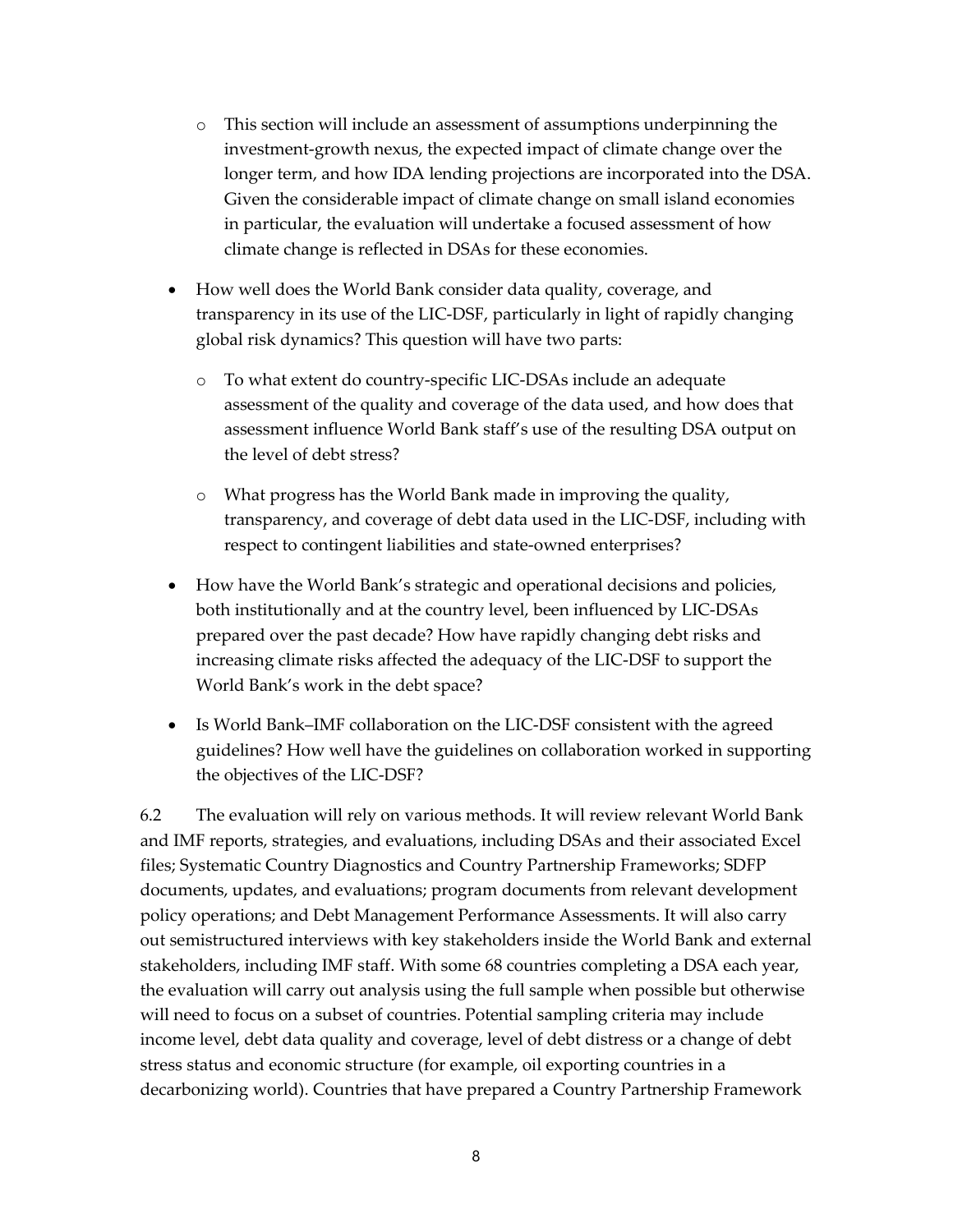since the introduction of the new LIC-DSF guidelines will be prioritized in an effort to trace the extent to which World Bank engagement is influenced by debt sustainability consideration. Case studies will include a focus on IDA-eligible small island countries as an illustrative example to better understand the extent to which climate change is reflected in DSAs for a set of countries facing similar challenges and the consistency with which climate change influences the assessment of debt stress. The team will solicit client views on the LIC-DSF for country case studies, although, given time constraints, these may not be representative.

6.3 The evaluation will benefit from the analysis and findings of several recent IEG evaluations. These include *World Bank Support for Public Financial and Debt Management in IDA-Eligible Countries* (World Bank 2021d), *Addressing Country-Level Fiscal and Financial Sector Vulnerabilities: An Evaluation of the World Bank Group Contributions* (World Bank 2021a), and *The International Development Association's Sustainable Development Finance Policy: An Early-Stage Evaluation* (World Bank 2021c).

6.4 There are a few limitations to the methodology underpinning this evaluation. Because actual practice may diverge from formal guidance, this evaluation will draw to a significant degree on interviews with country economists from both the World Bank and IMF. Many may not fully recollect experience with individual DSAs from several years ago; others may not be reachable. Internal documentation on decisions about key aspects of the LIC-DSF may not always exist. Country visits are not expected to be necessary for this evaluation, so COVID-19–related travel restrictions will not be a constraint. Due to time limitations, views obtained from client countries may not be representative.

## **7. Quality Assurance Process, Resources, and Staffing**

7.1 The evaluation will follow standard IEG quality assurance processes, including external peer review. The Approach Paper and final report will be peer-reviewed by Kalpana Kochhar (director, development policy and finance, Gates Foundation), Hanan Morsy (deputy executive secretary and chief economist, United Nations Economic Commission for Africa), and Mark Plant (co-director of development finance, senior policy fellow, and chief operating officer for the Center for Global Development [Europe]). The evaluation team will be led by Patrick Hettinger (senior economist, IEG). Team members include Chris Towe (consultant, IEG), Juan Pradelli (consultant), Patricio Merlani (consultant), Johan Lopez (consultant), and Dung Chu (program assistant, IEG). The team may draw on other staff and consultants, to be identified. The work will be conducted under the guidance of Jeff Chelsky (manager, Economic Management and Country Programs Unit, IEG) and Oscar Calvo-Gonzalez (director, IEG), and under the overall direction of Alison Evans (Director-General, Evaluation, IEG).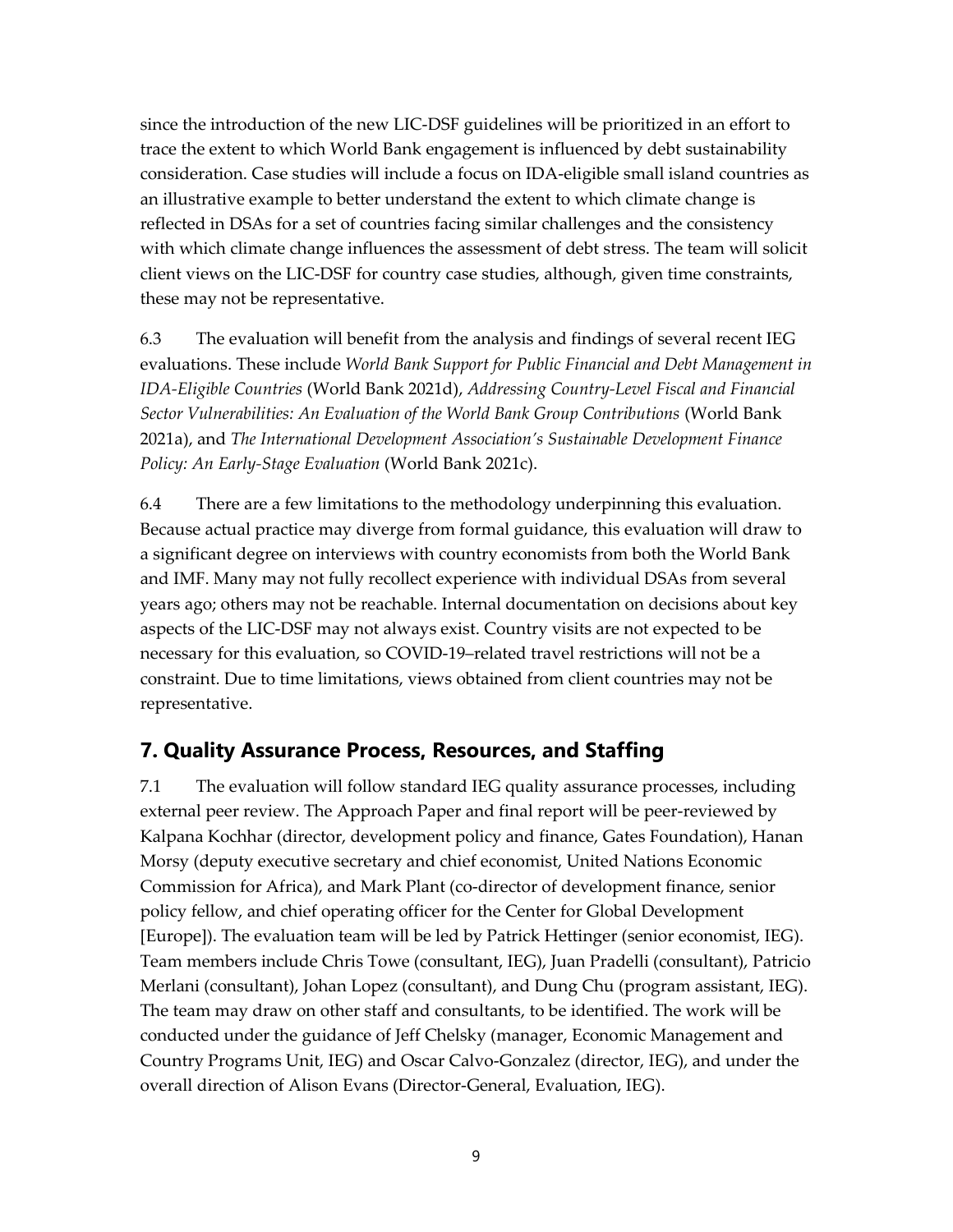7.2 The evaluation report will be submitted to the Committee on Development Effectiveness in November 2022. This timing is intended maximize the evaluation's potential to inform the review of the LIC-DSF to be conducted by management in FY23.

7.3 The budget for this evaluation is estimated at US\$525,000, largely consisting of staff and consultant time.

#### **8. Expected Outputs, Outreach, and Learning**

8.1 The main output will be a report that presents relevant findings, lessons, and recommendations to the Committee on Development Effectiveness of the Executive Board. A dissemination and outreach strategy will be developed in consultation with World Bank management and other key stakeholders.

<sup>3</sup> The LIC-DSF has been jointly reviewed by IMF and World Bank staff four times: in 2006, 2009, 2012, and 2017. The 2017 review was informed by a broad external consultation process including dialogue with country authorities, staff of multilateral banks, members of the Paris Club, and civil society organizations. For the 2017 review, see IDA and IMF (2017a).

<sup>4</sup> A Debt Sustainability Analysis (DSA) should also be produced in some additional situations (even when an annual DSA has already been prepared). These circumstances include when an IMF-supported arrangement is prepared, for proposed modification to an associated performance criterion or waiver for noncompliance related to debt limits; for World Bank financing requests, when countries subject to the International Development Association's Non-Concessional Borrowing Policy (replaced in 2020 by the SDFP) seek non-concessional borrowing; or when countries experience significant changes in economic circumstances and borrowing assumptions (including those caused by conflict and natural disasters).

<sup>5</sup> The guidance note indicates that "IMF and World Bank staff should coordinate closely in producing DSAs, based on their respective areas of expertise. The IMF generally takes the lead on medium-term macroeconomic projections (3–5 years), while the World Bank takes the lead on longer-term growth prospects, and when required on assessing the investment-growth relationship. [World] Bank and [IMF] country teams should agree on the broad parameters and projections of the DSA, including growth and new borrowing, prior to producing the DSA draft. In the case of large deviations among IMF and World Bank projections, teams are to revert to the dispute resolution mechanism described in appendix I" (IDA and IMF 2017b).

<sup>6</sup> These are described in appendix B.

<sup>&</sup>lt;sup>1</sup> A review of the Low-Income Country Debt Sustainability Framework (LIC-DSF) is undertaken by the World Bank and International Monetary Fund (IMF) periodically.

<sup>2</sup> International Development Association–eligible countries using the LIC-DSF are not exclusively low income but also include lower-middle-income countries and some upper-middle-income countries.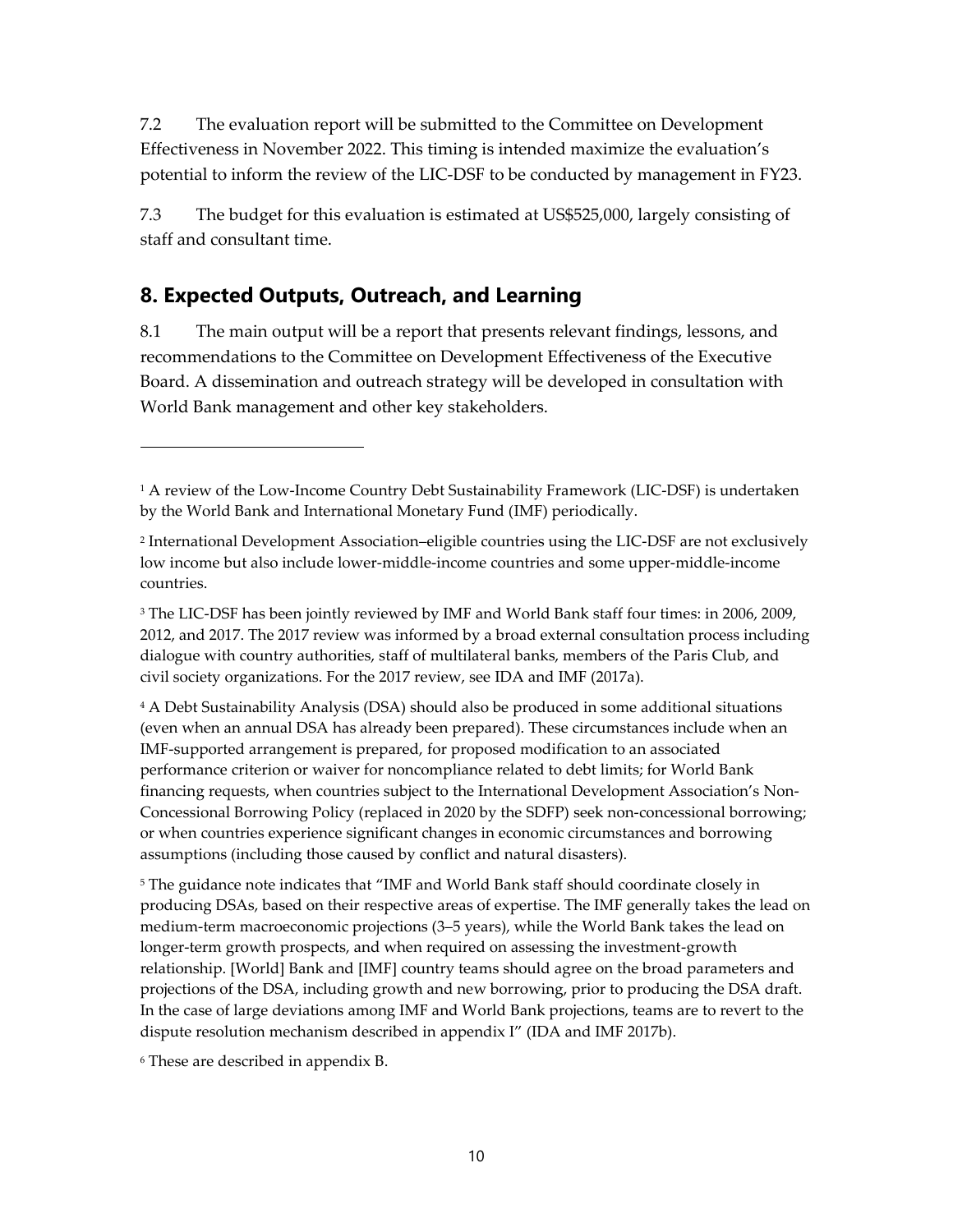#### **Bibliography**

- IDA (International Development Association) and IMF (International Monetary Fund). 2017a. *Review of the Debt Sustainability Framework for Low-Income Countries: Proposed Reforms*. Washington, DC: World Bank. [https://documents.worldbank.org/en/publication/documents](https://documents.worldbank.org/en/publication/documents-reports/documentdetail/823731506617907804/review-of-the-debt-sustainability-framework-for-low-income-countries-proposed-reforms)[reports/documentdetail/823731506617907804/review-of-the-debt-sustainability](https://documents.worldbank.org/en/publication/documents-reports/documentdetail/823731506617907804/review-of-the-debt-sustainability-framework-for-low-income-countries-proposed-reforms)[framework-for-low-income-countries-proposed-reforms.](https://documents.worldbank.org/en/publication/documents-reports/documentdetail/823731506617907804/review-of-the-debt-sustainability-framework-for-low-income-countries-proposed-reforms)
- IDA (International Development Association) and IMF (International Monetary Fund). 2017b. *Guidance Note on the Bank-Fund Debt Sustainability Framework for Low-Income Countries*. Washington, DC: World Bank. https://documents.worldbank.org/en/publication/documentsreports/documentdetail/513741518471205237/guidance-note-on-the-bank-fund-debtsustainability-framework-for-low-income-countries.
- World Bank. 2020a. *Sustainable Development Finance Policy: Promoting Sustainable Borrowing and Lending Practices in IDA Countries (SDFP at a Glance)*. Washington, DC: World Bank. http://ida.worldbank.org/sites/default/files/pdfs/sdfp-at-a-glance-2020-8-14.pdf.
- World Bank 2020b. *Update on the Joint World Bank/IMF Multipronged Approach to Address Debt Vulnerabilities*. Washington, DC: World Bank.
- World Bank. 2021a. *Addressing Country-Level Fiscal and Financial Sector Vulnerabilities: An Evaluation of World Bank Group Contributions*. Independent Evaluation Group. Washington, DC: World Bank.
- World Bank. 2021b. *Debt Transparency in Developing Countries*. Washington, DC: World Bank.
- World Bank. 2021c. *The International Development Association's Sustainable Development Finance Policy: An Early-Stage Evaluation*. Independent Evaluation Group. Washington, DC: World Bank.
- World Bank. 2021d. *World Bank Group Support for Public Financial and Debt Management in IDA-Eligible Countries*. Independent Evaluation Group. Washington, DC: World Bank.
- World Bank. 2022. *Global Economic Prospects, January 2022*. Washington, DC: World Bank.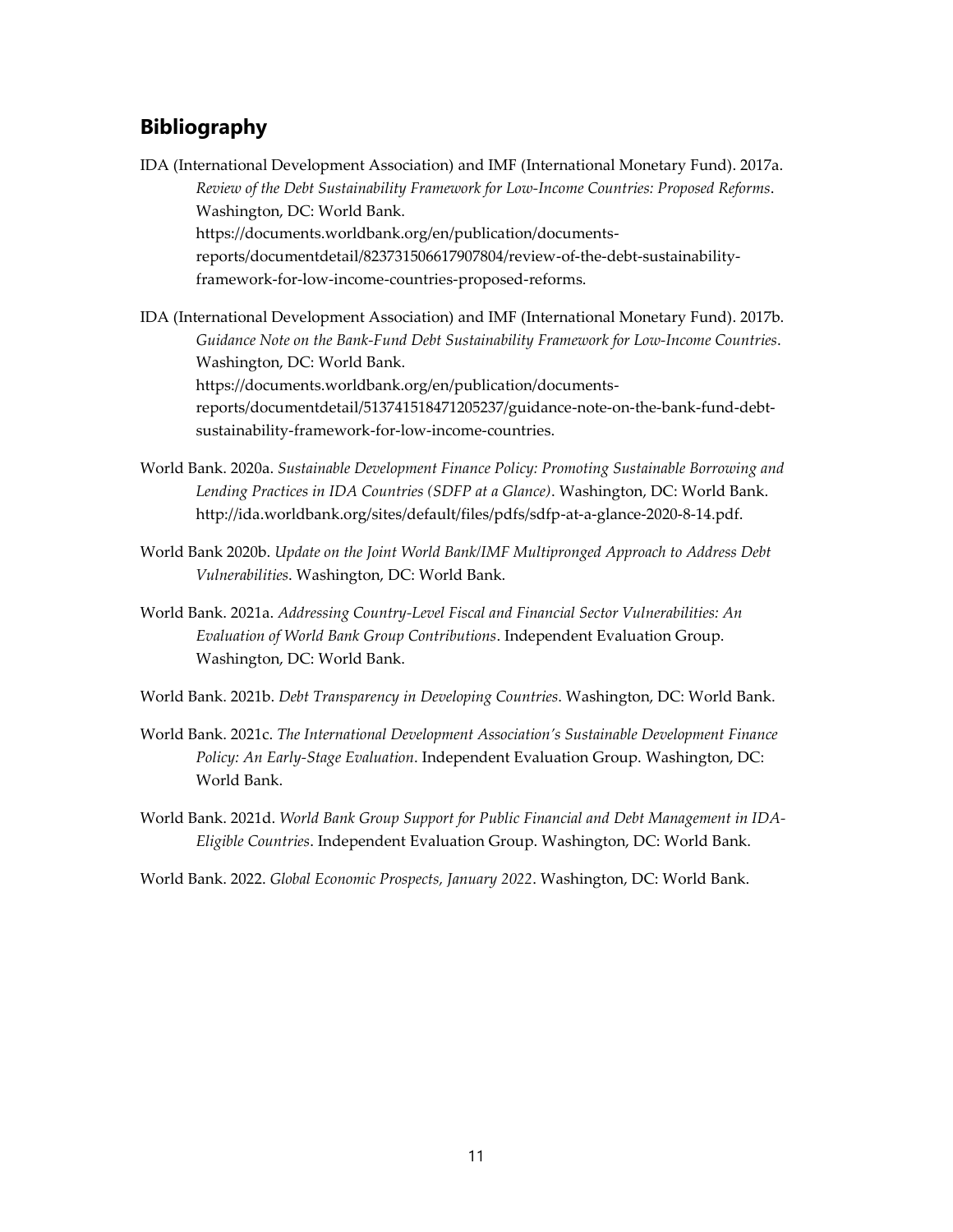# **Appendix A. Evaluation Design Matrix**

## **Table A.1. Evaluation Design Matrix**

| <b>Key Questions</b>                                                                                                                                                                                                                                                                                                                                                                                                                                                                                                                                                                                                                                                                                                                                                                    | <b>Information Sources</b>                                                                                                                                            | Data Collection and Analysis Methods                                                                                                                                                                                                                                                                                                                                                                        |
|-----------------------------------------------------------------------------------------------------------------------------------------------------------------------------------------------------------------------------------------------------------------------------------------------------------------------------------------------------------------------------------------------------------------------------------------------------------------------------------------------------------------------------------------------------------------------------------------------------------------------------------------------------------------------------------------------------------------------------------------------------------------------------------------|-----------------------------------------------------------------------------------------------------------------------------------------------------------------------|-------------------------------------------------------------------------------------------------------------------------------------------------------------------------------------------------------------------------------------------------------------------------------------------------------------------------------------------------------------------------------------------------------------|
| 1. How well has the World Bank implemented the relevant changes<br>to the LIC-DSF adopted in the 2017 reform? Have these changes<br>resulted in a framework that effectively meets the needs of IDA in<br>supporting IDA-eligible countries?                                                                                                                                                                                                                                                                                                                                                                                                                                                                                                                                            |                                                                                                                                                                       | DSA reports and Excel files Review DSAs to assess if particular stress tests, other potential risk<br>factors, judgment were applied                                                                                                                                                                                                                                                                        |
| 2. To what extent are inputs into the LIC-DSF for which the World<br>Bank is responsible coherent and based on sound country-specific<br>analytics and diagnostics? Do they adequately capture the impact of<br>expected long-term developments (for example, climate change and<br>its expected impact on growth)?<br>This section will include an assessment of assumptions<br>underpinning the investment-growth nexus, the expected<br>impact of climate change over the longer term, and how<br>IDA lending projections are incorporated into the DSA.<br>Given the considerable impact of climate change on small<br>island economies in particular, the evaluation will<br>undertake a focused assessment of how climate change is<br>reflected in the DSAs for these economies. | DSA reports and Excel<br>files; recent evaluations,<br>quidance, and research on<br>investment and long-term<br>growth, climate change,<br>DPOs, interviews with CTs  | Review of DSAs to assess what assumptions are being made for long-<br>term projections; semistructured interviews with World Bank and IMF<br>economists and the Macro and Debt Group of the World Bank on long-<br>term projections<br>Case studies on small island states vulnerable to climate change risk to<br>assess what extent to which climate change factors incorporated into<br>long projections |
| 3. How well does the World Bank consider data quality, coverage,<br>and transparency in its use of the LIC-DSF, particularly in light of<br>rapidly changing global risk dynamics? This question will have two<br>parts:<br>To what extent do country-specific LIC-DSAs include an<br>$\bullet$<br>adequate assessment of the quality and coverage of the<br>data used, and how does that assessment influence World<br>Bank staff's use of the resulting DSA output on the level of<br>debt stress?<br>What progress has the World Bank made in improving<br>$\bullet$<br>debt data quality, transparency, and coverage in the LIC-<br>DSF including with respect to contingent liabilities and<br>state-owned enterprises?                                                            | DSA reports and Excel<br>files; recent evaluations,<br>assessments, and research<br>on data quality and<br>coverage, DPO program<br>documents, interviews<br>with CTs | Analysis of recent DSAs, research and evaluations on debt transparency,<br>contingent liabilities, state-owned enterprises, and the Debtor Reporting<br>System to assess implications for the DSA<br>Case studies on countries where new or nontraditional lending<br>increased, "hidden" debt was uncovered, transparency improved, risk<br>rating worsened, and so on                                     |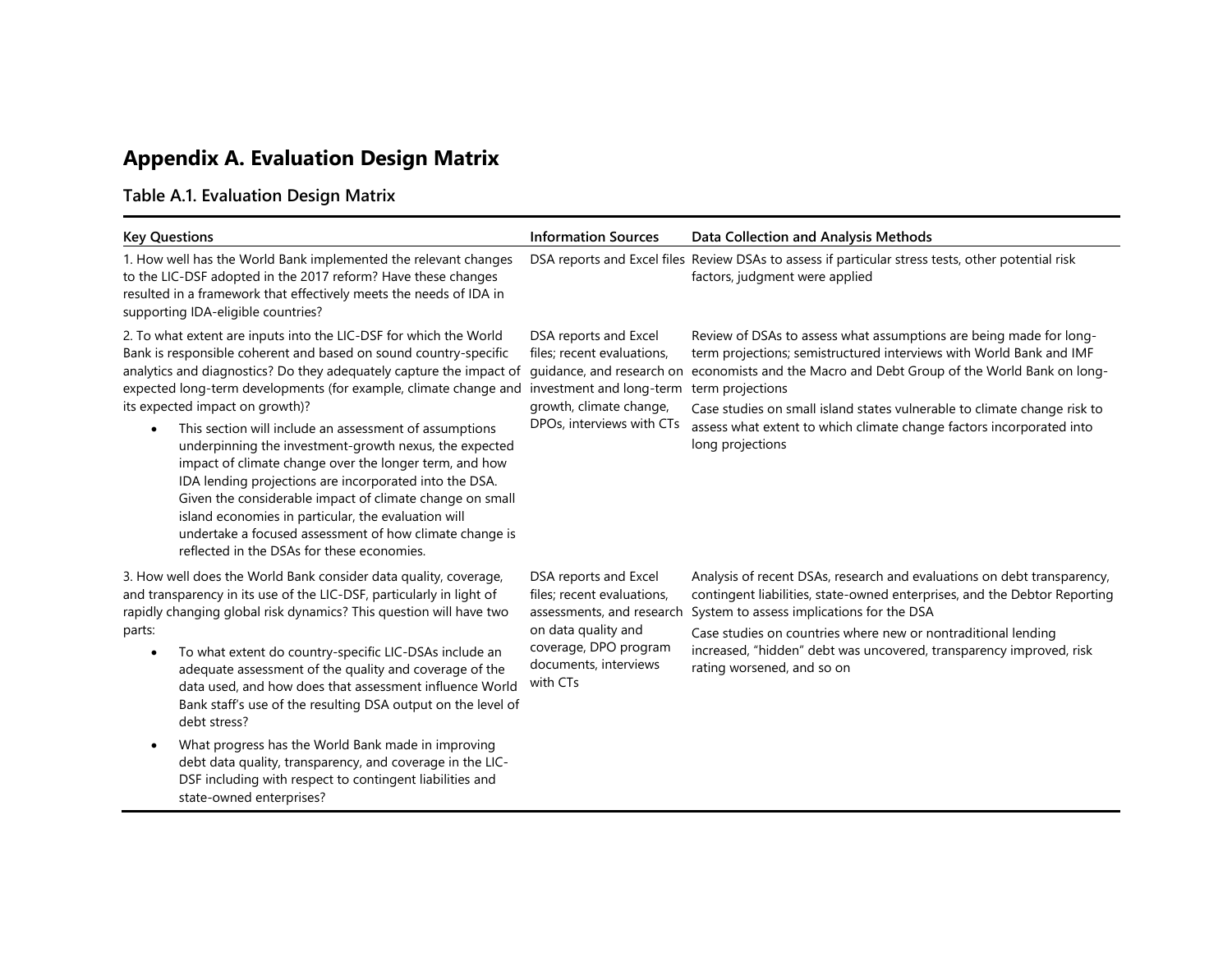| <b>Key Questions</b>                                                                                                                                                                                                                                                                                                                                               | <b>Information Sources</b>                                                                                                         | Data Collection and Analysis Methods                                                                                                                                                                                                                                                                                                              |
|--------------------------------------------------------------------------------------------------------------------------------------------------------------------------------------------------------------------------------------------------------------------------------------------------------------------------------------------------------------------|------------------------------------------------------------------------------------------------------------------------------------|---------------------------------------------------------------------------------------------------------------------------------------------------------------------------------------------------------------------------------------------------------------------------------------------------------------------------------------------------|
| 4. How have the World Bank's strategic and operational decisions<br>and policies, both institutionally and at the country level, been<br>influenced by LIC-DSAs prepared over the past decade? How have<br>rapidly changing debt risks and increasing climate risks affected the<br>adequacy of the LIC-DSF to support the World Bank's work in the<br>debt space? | CPFs, SDFP reports, DPOs<br>program documents and<br>ICRRs, DMF reports,<br>DeMPA reports, interviews<br>with CTs, IEG evaluations | Review of CPFs, SDFP reports, DPOs, DMF reports to assess how risk<br>ratings were influenced engagement with country clients<br>Case studies on a cross-section of countries, particularly those at high<br>level or where risk rating has worsened<br>Semistructured interviews with country teams, DFI, SDFP committee, MTI<br>debt unit       |
| 5. Is World Bank–IMF collaboration on the LIC-DSF consistent with<br>the agreed guidelines? How well have the guidelines on<br>collaboration worked in supporting the objectives of the LIC-DSF?                                                                                                                                                                   | <b>IMF-World Bank LIC-DSF</b><br>with World Bank MTI<br>economists and relevant<br>IMF staff                                       | Review of relevant World Bank and IMF documentation, assessing how<br>quidance notes, interviews the collaboration worked in practice<br>Semistructured interviews with World Bank colleagues from the Macro<br>and Debt unit and country economists on a cross-section of countries<br>for insight into how collaboration has worked in practice |

*Source:* Independent Evaluation Group.

*Note:* CPF = Country Partnership Framework; CT = Country Team; DeMPA = Debt Management Performance Assessments; DMF = Debt Management Facility; DPO = development policy operation; DSA = Debt Sustainability Analysis; ICRR= Implementation Completion and Results Report Review; IDA = International Development Association; IEG = Independent Evaluation Group; IMF = International Monetary Fund; LIC-DSF = Low-Income Country Debt Sustainability Framework; MTI = Macroeconomics, Trade, and Investment; SDFP = Sustainable Development Financing Policy.